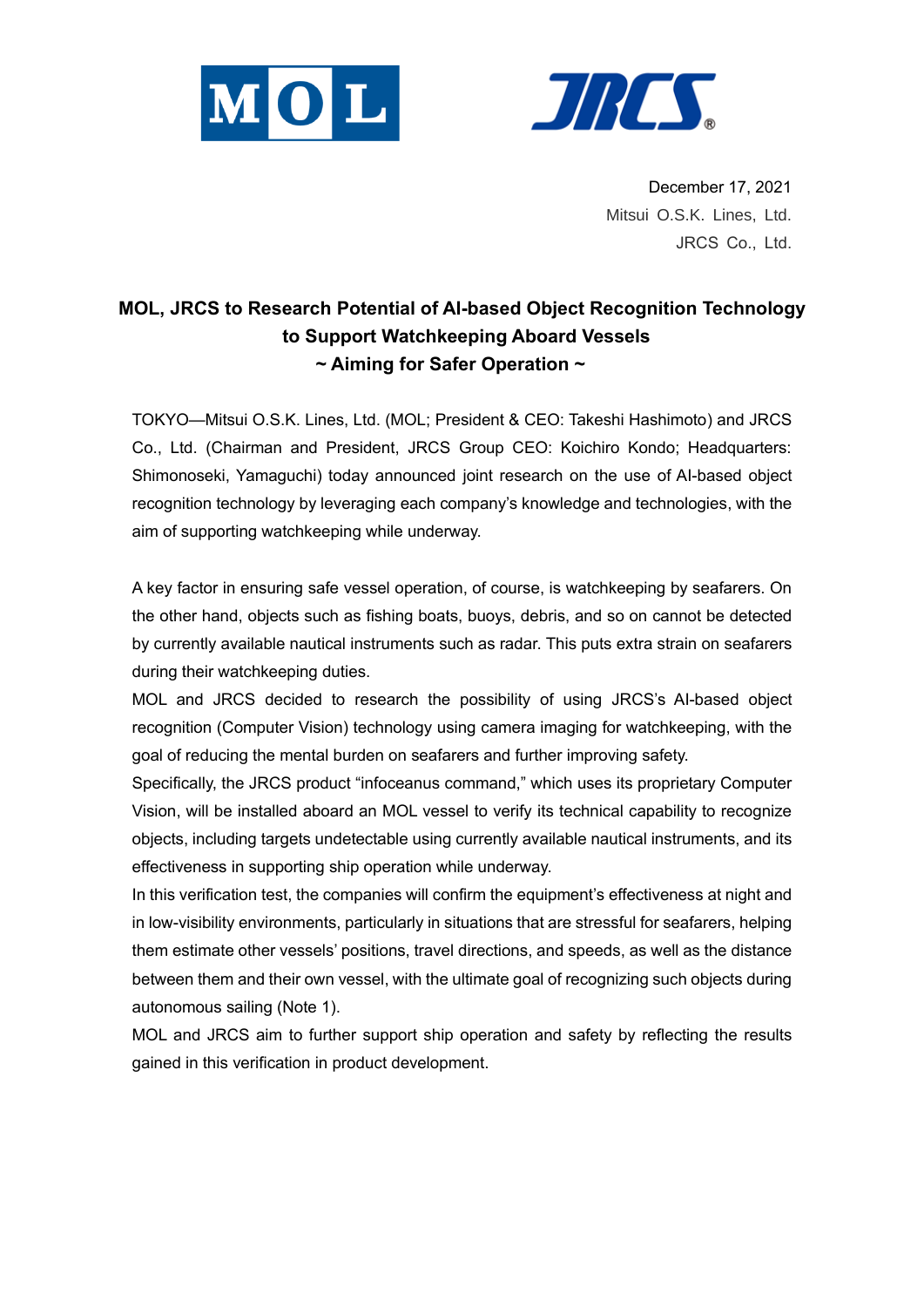

command screen image (Click on the image above to view the promotional video for command.)



(Note 1) MOL Activities for Autonomous Ship Operation

<Explanation of "infoceanus command">

Using JRCS's unique Computer Vision technology, vessels that are not equipped with automatic identification system (AIS), as well as buoys and debris in the water can be detected and displayed on screen based on live video. In addition, the display indicates the type of objects, the distance between them and the vessel, and relative speed.

Furthermore, information on currently available nautical instruments and AIS and electronic charts, which are indispensable during a voyage, are integrated into portable tablet devices. This ensures intuitive operation and features an easy-to-view design, allowing users to check necessary information as needed.

For details, please refer to the following website.

<https://infoceanus.com/en/>